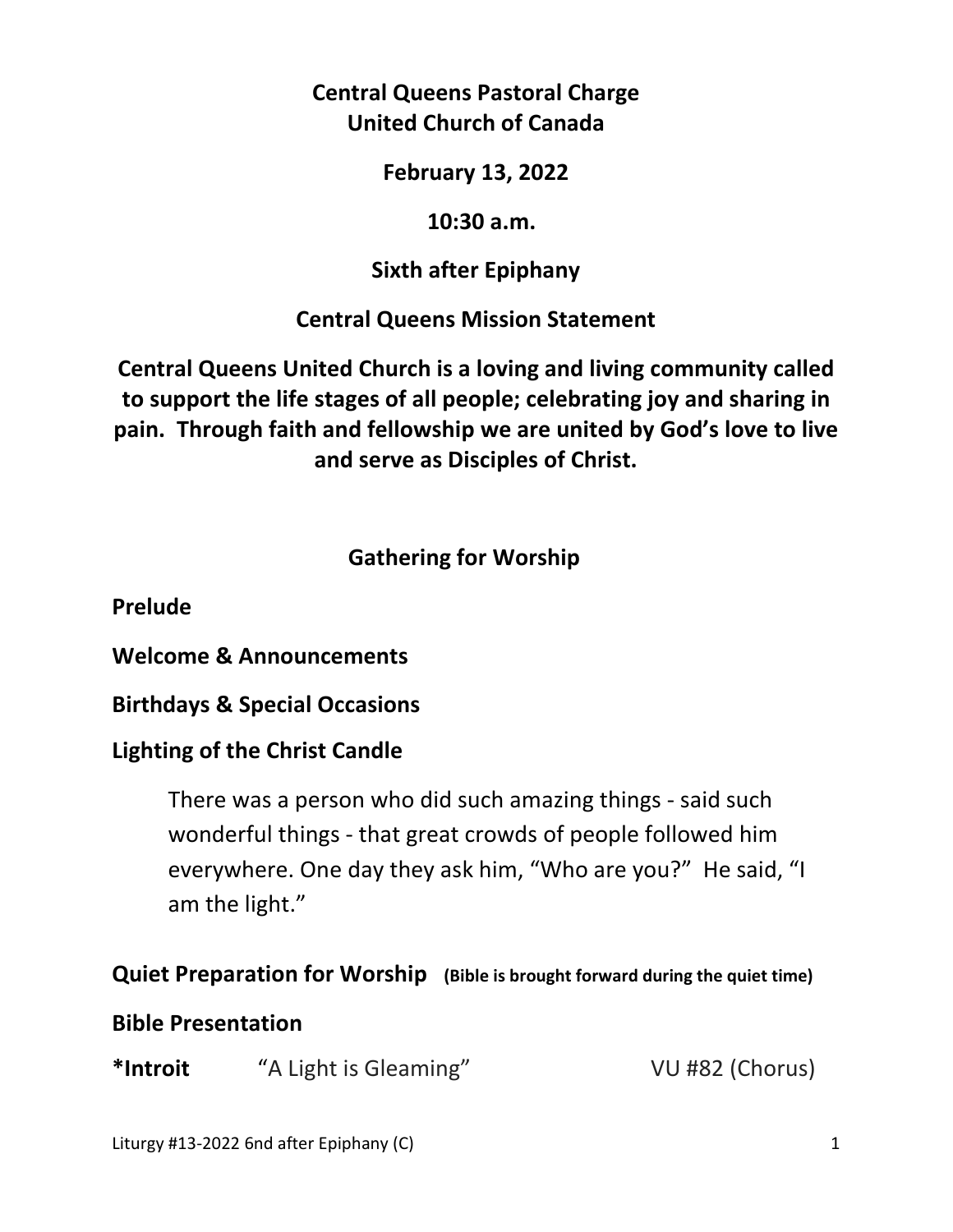## **Call to Worship**

 Blessed are you who are poor, for yours is the kingdom of God.  **We are each a child of God. No matter who we are, or where we are on life's journey, we are blessed.** Blessed are you who are hungry now, for you will be filled.  **We come to worship the God who feeds us, who fills us and who blesses us.**

Blessed are you who weep now, for you will laugh.

 **Let us rejoice in the love of God,** 

 **and worship our God together in prayer, song, and praise.**

\*Hymn 
"Love Divine, All Loves Excelling" VU #333

#### **Prayer of Approach**

 **O God of many blessings, be with us in our joy and in our sorrow. Help us to reach out with your love to those in need, that we may not be satisfied until all are fed.** 

 **Bless each of us here, and all who cannot be present with us today. Shower your blessings on our worship, as we pray all this through Jesus the Christ, our teacher and our guide.** 

With Jesus, we share in the ancient prayer…

### **Lord's Prayer**

**Our Father, which art in heaven, hallowed be thy name. Thy Kingdom come, thy will be done on earth, as it is in heaven. Give us this day our daily bread;**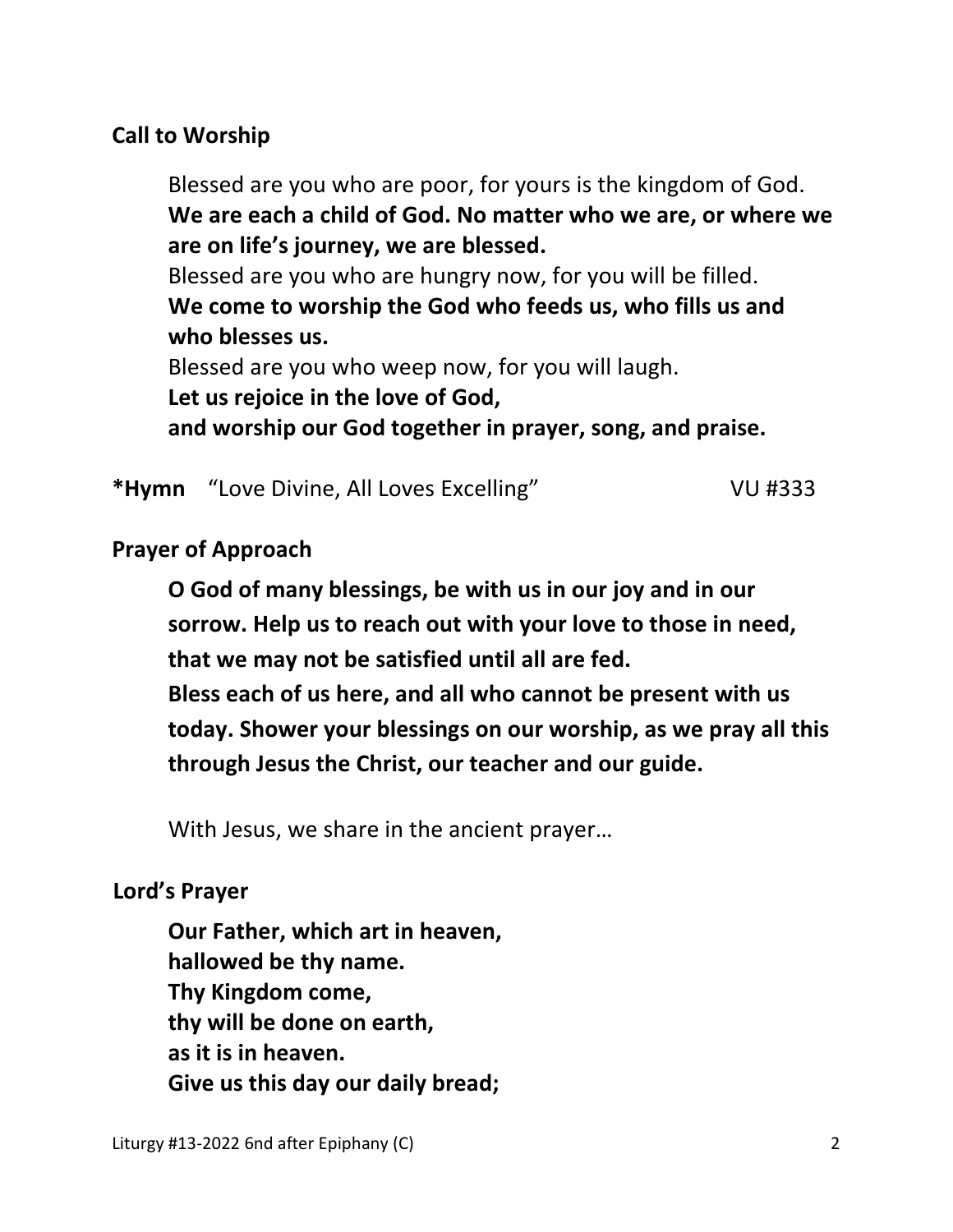| Amen.   | and forgive us our trespasses,<br>as we forgive those who trespass against us;<br>and lead us not into temptation,<br>but deliver us from evil.<br>For thine is the kingdom,<br>the power, and the glory,<br>for ever and ever. |                  |
|---------|---------------------------------------------------------------------------------------------------------------------------------------------------------------------------------------------------------------------------------|------------------|
| Psalm 1 |                                                                                                                                                                                                                                 | <b>VU #724</b>   |
|         | <b>*Hymn</b> "Jesus Loves Me"                                                                                                                                                                                                   | VU #365 vv. 1, 2 |
|         | <b>All God's Children</b>                                                                                                                                                                                                       |                  |
| *Hymn   | "Jesus Loves Me"                                                                                                                                                                                                                | VU #265 v. 3     |

### **Presentation of Our Gifts**

### **Offertory Invitation**

 How shall we show your love, your pardon to believe? You bid us share as we are blessed and give as we receive. We give as we are able, we give as we are called.

#### **Offertory**

**\*Presentation of Offering** "What Can I Do" MV #191

#### **\*Offertory Prayer**

 **Gracious and loving God, who blesses us with so many good gifts; we bring these offerings with the hope of turning tears into**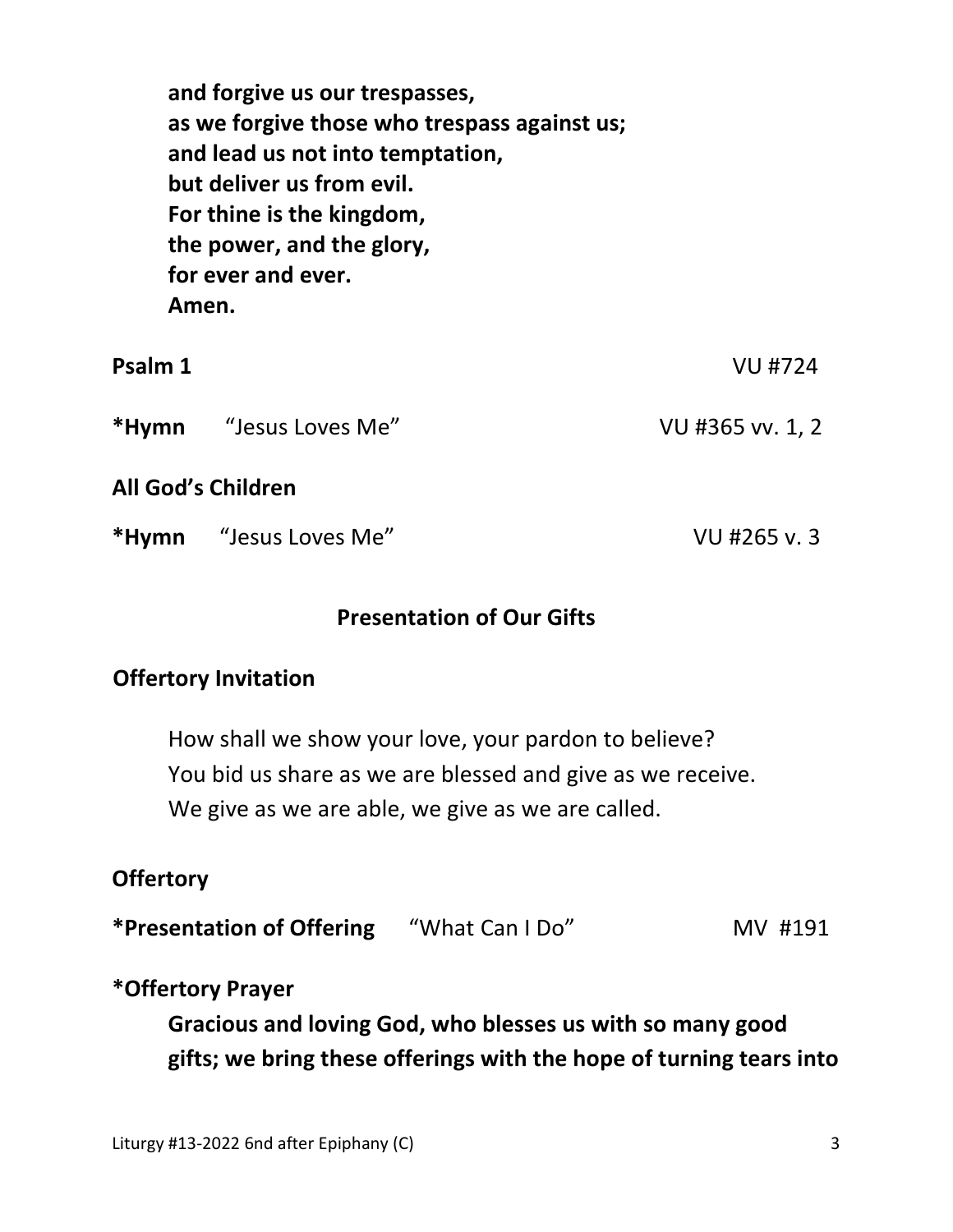**laughter, and sorrow into joy. May they truly be a blessing. Amen.** 

## **Listening for the Word**

## **Sacred Scripture**

## **Jeremiah 17:5–10**

 Thus says the LORD: cursed are those who trust in mere mortals and make mere flesh their strength, whose hearts turn away from the LORD. They shall be like a shrub in the desert, and shall not see when relief comes. They shall live in the parched places of the wilderness, in an uninhabited salt land.

Blessed are those who trust in the LORD, whose trust is the LORD. They shall be like a tree planted by water, sending out its roots by the stream. It shall not fear when heat comes, and its leaves shall stay green; in the year of drought it is not anxious, and it does not cease to bear fruit.

The heart is devious above all else; it is perverse who can understand it? I the LORD test the mind and search the heart, to give to all according to their ways, according to the fruit of their doings.

## **Luke 6:17–26**

Liturgy #13-2022 6nd after Epiphany (C) 4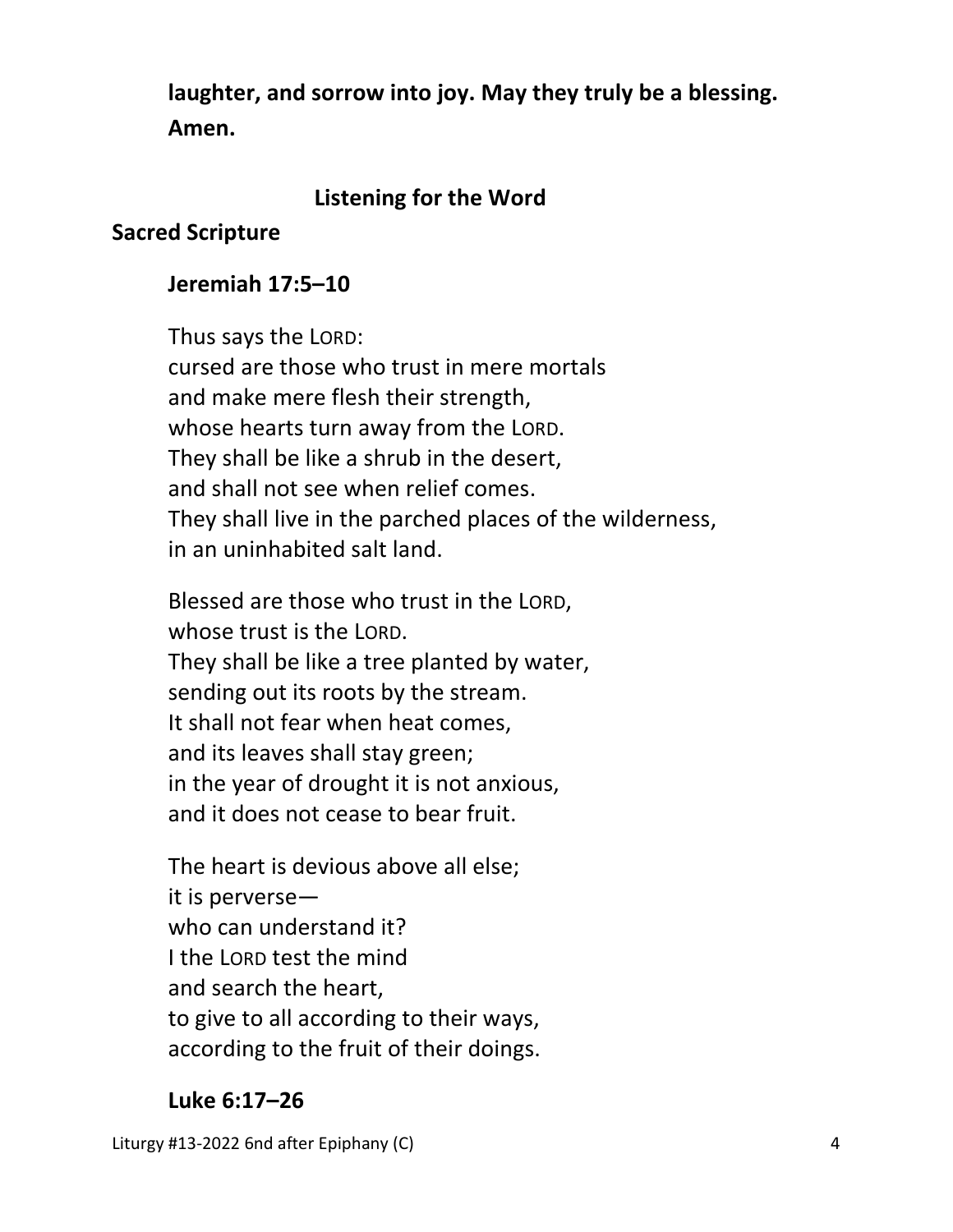He came down with them and stood on a level place, with a great crowd of his disciples and a great multitude of people from all Judea, Jerusalem, and the coast of Tyre and Sidon. They had come to hear him and to be healed of their diseases; and those who were troubled with unclean spirits were cured. And all in the crowd were trying to touch him, for power came out from him and healed all of them.

Then he looked up at his disciples and said:

 "Blessed are you who are poor, for yours is the kingdom of God. "Blessed are you who are hungry now, for you will be filled. "Blessed are you who weep now, for you will laugh.

"Blessed are you when people hate you, and when they exclude you, revile you, and defame you on account of the Child of God. Rejoice in that day and leap for joy, for surely your reward is great in heaven; for that is what their ancestors did to the prophets.

"But woe to you who are rich, for you have received your consolation. "Woe to you who are full now, for you will be hungry. "Woe to you who are laughing now, for you will mourn and weep.

"Woe to you when all speak well of you, for that is what their ancestors did to the false prophets.

### **Anthem**

#### **Sermon**

Liturgy #13-2022 6nd after Epiphany (C) 5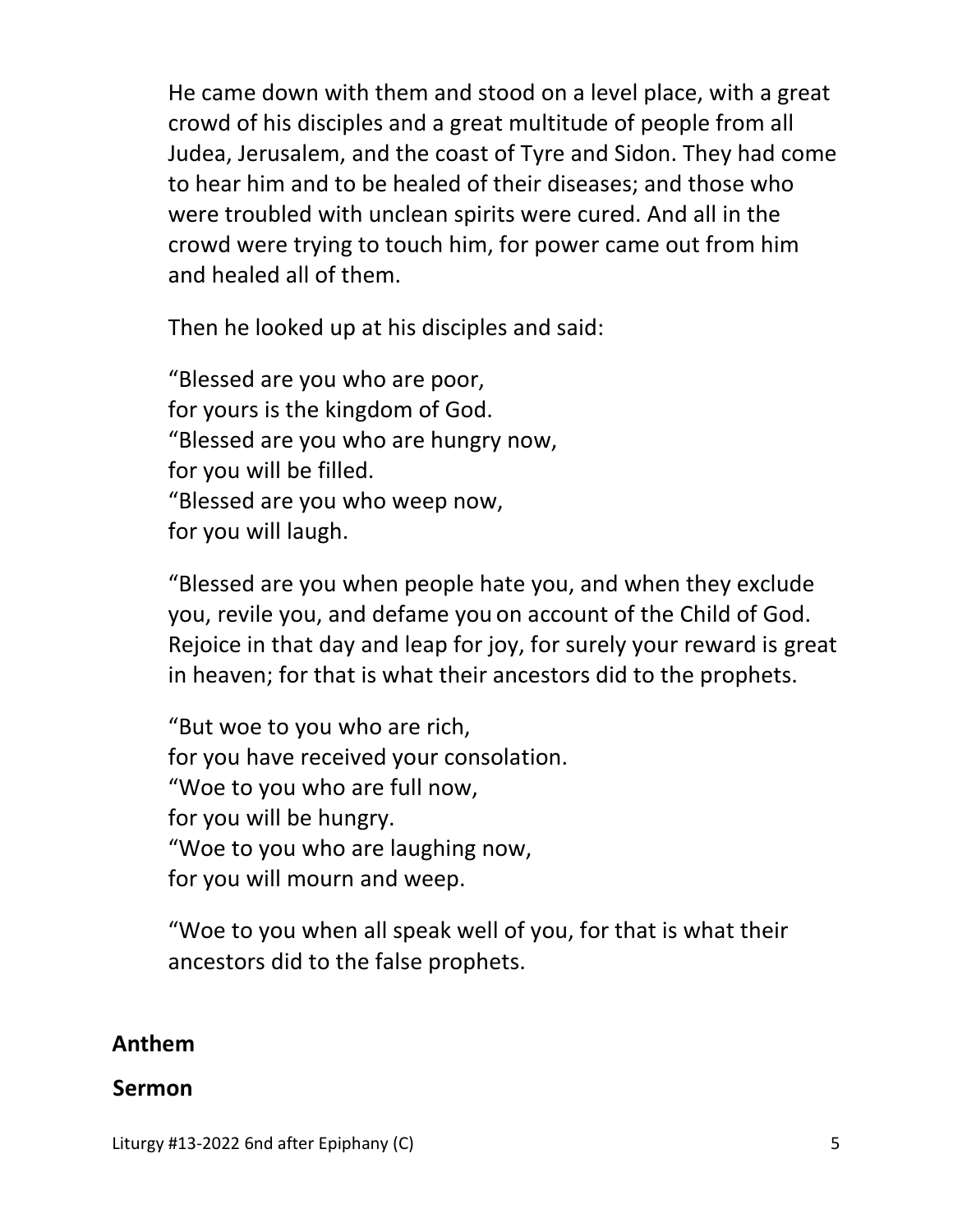## **Reflective Music**

## **Prayers of Thanksgiving and Intercession**

 God of mystery and mercy, we come before you today carrying hopes and dreams, the burdens and blessings of our lives. We bring all that is on our hearts and minds to you, seeking your comfort and strength, listening for your guidance, grateful that you hear us when we pray. Faithful God,

### **hear our prayer.**

## God of life and love,

 we give you thanks that you engage us whenever we need you, in the midst of challenge and uncertainty.

 We pray today for all those who are fearful about their future, and for all who wrestle with challenges at work or at home. Help us face our fears and our challenges, sure of your steadfast love:

faithful God,

## **hear our prayer.**

God of hope and healing,

 in Jesus Christ you confronted demons that trouble our minds and the pain and illness which can weigh us down.

We pray today for all those who are facing health concerns,

and for all who care for the suffering and those in need support.

*Silence.* 

Surround each one with your steadfast love.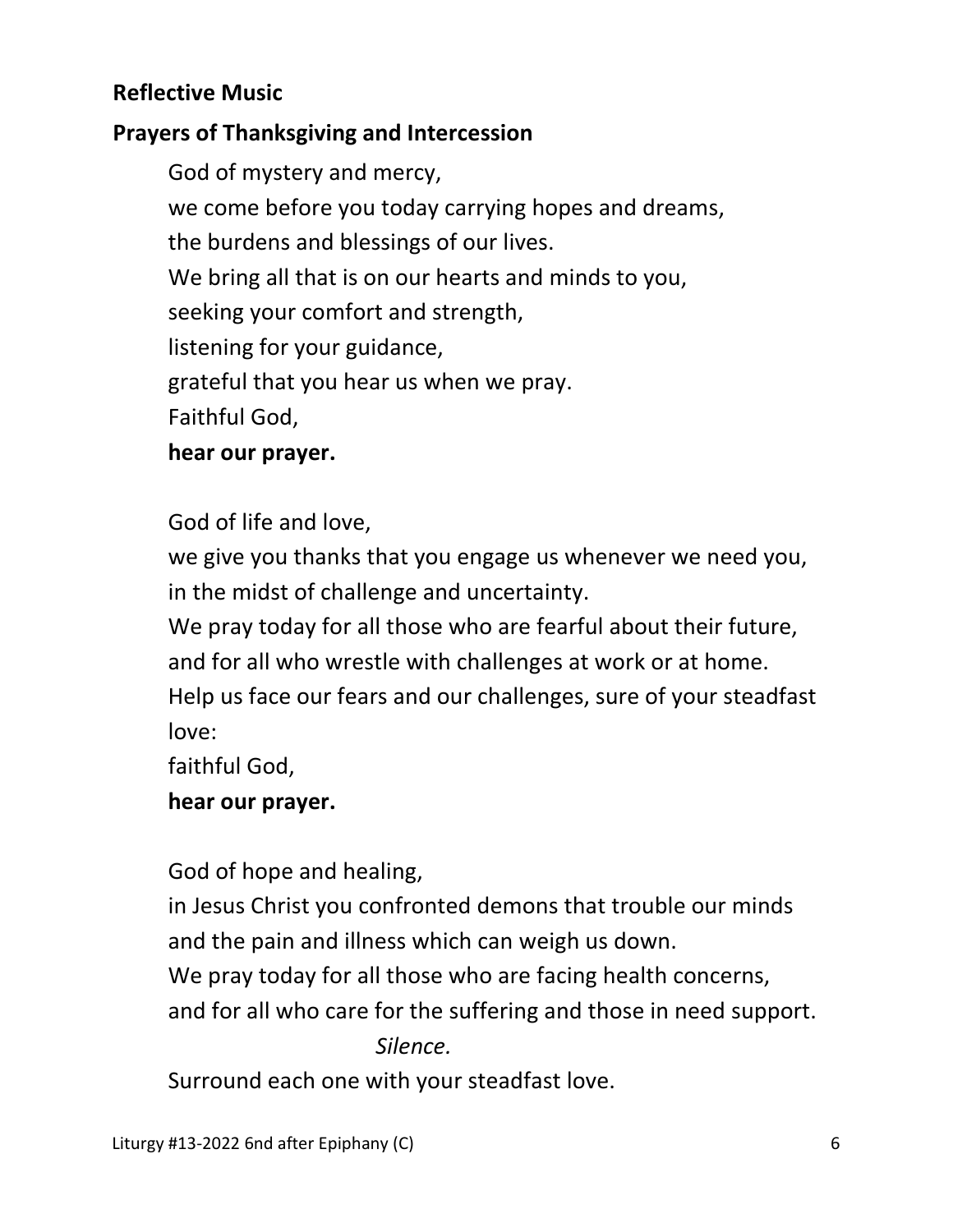# Faithful God,  **hear our prayer.**

 God of peace and promise, when we wrestle with any burden, your Spirit prays within us with sighs too deep for words. Today we pray for all those whose burdens seem too heavy to bear: for the victims of violence or disaster,

for their friends and families…

## *Silence.*

 For refugees at risk in so many places in the world, and those making a new home in our community…

## *Silence.*

 For those caught in despair and poverty in our own neighbourhoods and in the forgotten corners of your world.

# *Silence.*

 Renew the strength of all facing realities beyond their control with your steadfast love:

faithful God,

# **hear our prayer.**

 Receive all our prayers, spoken and unspoken, we pray in the name of the Christ. Amen.

# **Responding to the Word**

**\*Hymn** "Breath of God, Breath of Peace" MV #24